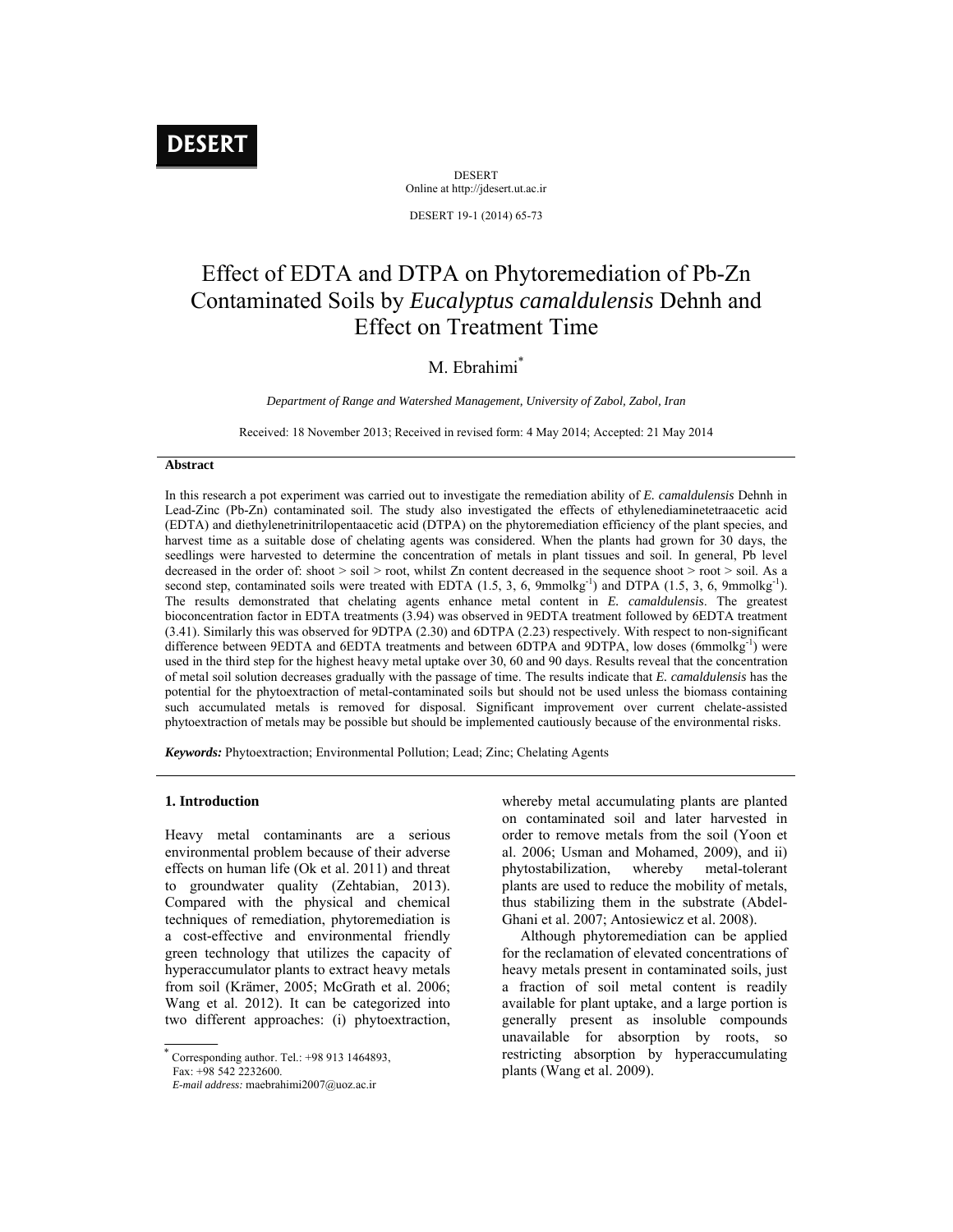A commonly used approach for enhancing phytoremediation has employed chelating agents such as ethylenediaminetetraacetic acid (EDTA) and diethylenetrinitrilopentaacetic acid (DTPA) (Blayloc et al. 1997; Huang and Cunningham, 1996; Luo et al. 2006). However, excessive addition of chelating agents in field conditions may pose secondary pollution of soils, and the leaching of chelating agents may risk ground water contamination by uncontrolled metal solubilization and leaching as well as increasing the cost of phytoremediation (Robinson et al. 2006).

 The biodegradation and toxicity of the chelating agents and their metal complexes in soils needs careful assessment and evaluation (Grčman et al. 2001) to avoid possible metal chelate movement into ground water. The effect of their presence on soil microorganisms, and the appropriate quantity and process of chelate application, are important to novel irrigation techniques and time control of application. A comprehensive approach to phytoremediation should consider strategies in relation to the potential risk that may affect the ecosystem (McGrath et al. 2006).

 However some plants such as *E. camaldulensis* appear to have potential for effective wind erosion control, on some hazardous waste sites that have large areal expanses of contaminated and severely degraded soil. Reclamation and vegetation of these soils will reduce wind and water erosion and subsequent dispersal of contaminated soil, as well as promote restoration of the local ecosystem (Smith and Bradshaw, 1979). The objectives of this study were: 1. to investigate the remediation ability of *E. camaldulensis* in Pb-Zn contaminated soils; 2. to identify the influence of application of different concentrations of EDTA and DTPA on the phytoextraction efficiency of the plant species and recognize the optimal chelator dosage; and 3. to consider the effect of treatment time on the phytoextraction of Pb- and Zn- contaminated soils.

#### **2. Materials and Methods**

#### *2.1. Soil characterization*

Uncontaminated soil (sandy loam texture, hydrometer method) (Day, 1982) was taken from farmland from the surface layer (0-30cm) at the University of Zabol. The soil sample was air-dried under room temperature, and ground to pass through a 2mm sieve before analysis. Chemical analysis of the soil showed that total N (Kjeldahl method; Black, 1965), total P (molybdenum blue method; Olsen and Sommers, 1982), total K (Flame photometry method; Bery et al. 1946), pH (1:1 soil/ water ratio, Model 691, Metrohm AG Herisau Switzerland) (Thomas, 1996) and EC (solid: deionized water =  $1:2$  w/v, Model DDS-307, Shanghai, China) (Rhoades, 1996) were 0.14%, 0.49%, 0.33%, 8.20, 3.55dSm<sup>-1</sup> respectively.

## *2.2. Pot preparation*

After sieving (4mm), 1.5kg of dried soil was stored in plastic pots (20cm×15cm). Two days later, the soil was spiked with Pb  $(PbNO<sub>3</sub>)$  $450$ mgkg<sup>-1</sup> and Zn  $(ZnSO<sub>4</sub>)$   $450$ mgkg<sup>-1</sup> and mixed thoroughly. The soil was then allowed to equilibrate for two weeks in the greenhouse.

 The seeds of the plant were purchased from the institute of Pakanbazr, Esfahan province. In all treatments, ten seeds were buried evenly throughout each pot at least 1 to 2cm from the edge, and the pots placed in the greenhouse (University of Zabol) with the environmental conditions of temperature 25±5°C, humidity 60% and a moisture content of 70% waterholding capacity. When the plants had been growing for 30 days, the seedlings were harvested at the end of growing trial. The plants were separated into root and shoot. Plant organs were washed before analysis and samples were baked at 70°C to a constant weight for approximately 48h and ground into fine powder in an agate mortar. Metals were analysed after mineralization of 400mg dry shoot and root material in a microwave oven (MEMMERT UNB 400) with 5ml of nitric acid  $(69\% \text{ v/v})$ , 5ml deionized water and 2ml H<sub>2</sub>O<sub>2</sub> (30% v/v). The digest was made to 25ml final volume with deionized water, filtered (0.45mm, Millipore) and then analysed for Pb and Zn using ICP/OES (GBC Avanta, Australia). Dried soil samples were passed through a 2mm diameter sieve. About 100mg dry sediment was digested with  $HNO<sub>3</sub>$  and HCl (3:1) in a microwave oven. After mineralization, the samples were diluted, filtered and analysed using ICP/OES. Metals concentrations of soil samples were measured as described for the plant samples.

 As a second step, to recognize effect of EDTA and DTPA on phytoremediation efficiency of *E. camaldulensis,* seedlings of the plant were placed throughout each pot and two chelator solutions were added to the soil. EDTA (disodium salt dehydrate of EDTA  $(C_{10} H_{14} N_2)$  $Na<sub>2</sub> O<sub>8</sub> 2H<sub>2</sub>O$ ) and DTPA ((HO<sub>2</sub>C<sub>2</sub>H<sub>2</sub>)<sub>2</sub>NC<sub>2</sub>H<sub>4</sub>)- $NC<sub>2</sub>H<sub>3</sub>O<sub>2</sub>$  solutions were prepared at concentrations of 1.5, 3, 6,  $9$ mmolkg<sup>-1</sup>soil.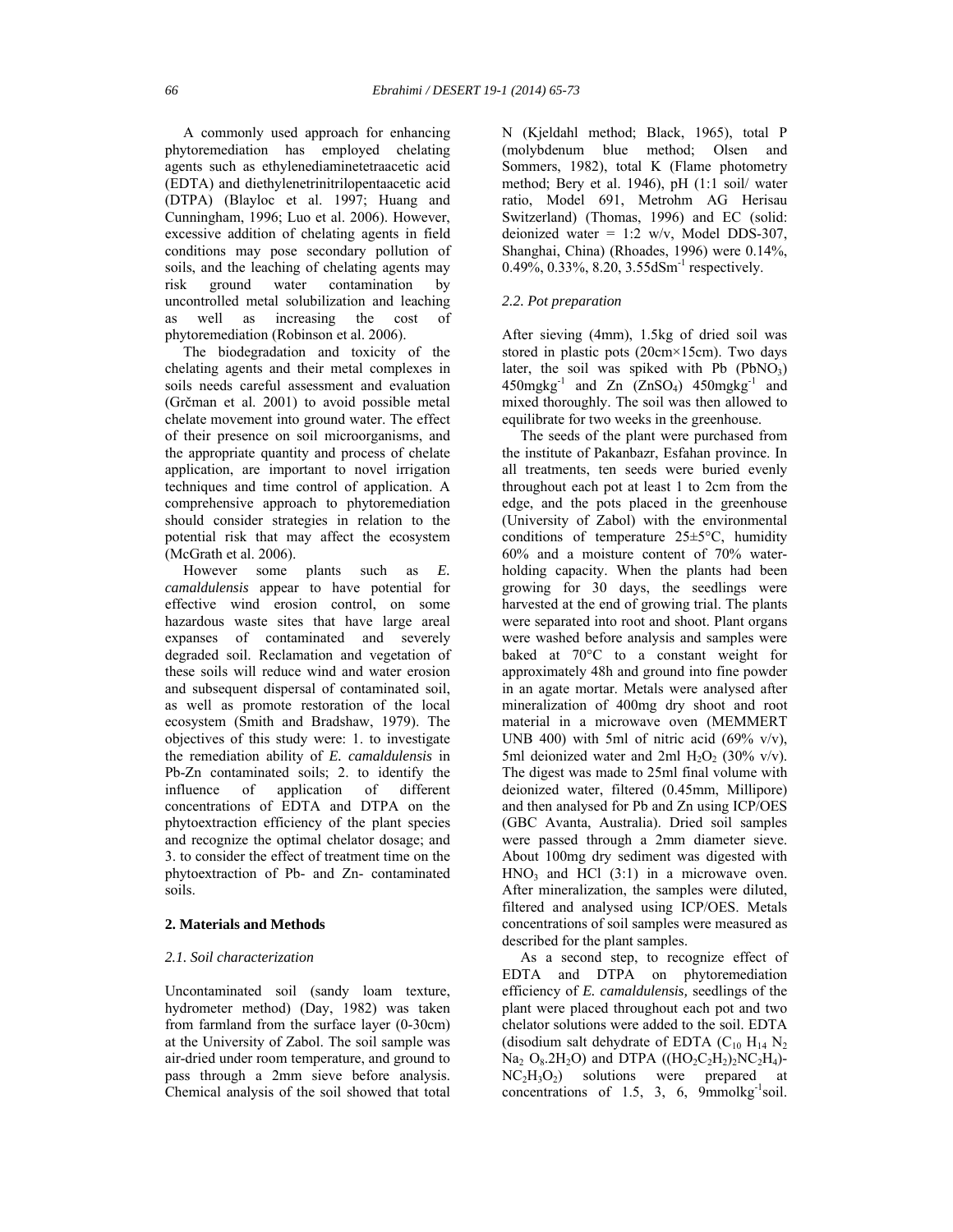Control pots were prepared at the same levels of spiked heavy metal concentration with no EDTA or DTPA (C). Plants were harvested after 30 days of adding chelator solutions and dissected in roots and shoots to recognize the different bioaccumulation capabilities and optimal chelator dosage.

 As a third step, the plant was treated with the optimal dosage of chelating agents for the highest heavy metal uptake for 30, 60 and 90 days, respectively. At the end of each period, the plants were harvested and trace element analysis in the plants was performed with ICP/OES (GBC Avanta, Australia). In order to determine heavy metal concentrations in plant organs and soil samples, the sequential extraction technique by Du Laing et al. (2003) was used. The methodology for metal concentration in soil was referenced using the SRM 2711 (Institute of Standard and Technology, USA) and methodology for metal concentration in plants was referenced using BCR-060 (Institute for Reference Materials and Measurements, Belgium). Every analysis was performed in five replicates.

#### *2.3. Calculation of BCF and TF*

The bioconcentration factors (BCF) and translocation factors (TF) were calculated to determine heavy metal phytoextraction efficiency (Zayed et al. 1998; Mattina et al. 2003): BCF=heavy metal concentration in harvested plant material (mg  $kg^{-1}$ )/heavy metal concentration in the soil (mg  $kg^{-1}$ ), TF= heavy metal concentration in the aerial plant (mg kg-<sup>1</sup>)/heavy metal concentration in the root (mg kg<sup>−</sup><sup>1</sup> ) (Dickinson and Pulford, 2005).

## *2.4. Statistical analysis*

All experimental results were statistically analysed using the SPSS 18 package. Data in the text was expressed as mean ±standard error. The statistical significance of the differences between groups was evaluated by analysis of variance (ANOVA). Duncan t-test between means was calculated only if F-test was significant at the 0.05 level of probability. A probability of 0.05 or lower was considered as significant.

#### **3. Results and Discussion**

*3.1. Concentration of heavy metals in the plant organs (mgkg-1), bioconcentration factor and translocation factor before application of chelating agents.* 

Plant organs demonstrate a different affinity to the uptake of heavy metals (Fig. 1). *E. camaldulensis* had shoot concentrations of metals that were greater than concentration in the root. In general, the Pb level decreased in the order of: shoot  $>$  soil  $>$  root. The plant species was able to translocate Pb to the shoot. The level of Zn in *E. camaldulensis* shoot exceeded the level of Zn in the roots, while the level of Zn in the root was significantly higher than in the soil. Zn content occurred in the sequence shoot  $>$  root  $>$  soil (Fig.1). The decreasing trend of metal concentrations in both root and shoot was Zn>Pb.

 The bioconcentration factor (BCF) of Pb in the shoot and the root was 0.87 and 0.51 and the bioconcentration factor of Zn in the shoot and root was 2.02 and 1.16 respectively (Table 1). In particular, BCF<sub>shoot</sub> values were higher than that of BCF<sub>root</sub>, indicating that accumulation of heavy metals in the shoot is higher than in the root. Plants with BCF<sub>shoot</sub> values >1 are accumulators, while plants with BCF<sub>shoot</sub> values <1 are excluders (Baker, 1981). The results show that the plant species has the potential for use as an accumulator and the BCF<sub>shoot</sub> values of >1 indicate high efficacy in the phytoextraction of metal-contaminated soils. However, the concentration of Pb accumulated by the plant was too low to consider phytoremediation of Pb (30-300 mgkg-1 Pb). Zn concentration was above the phytotoxic range  $(100-400 \text{mgkg}^{-1} \text{ Zn})$ in the plant species (Kabata-Pendias, 2001).

An important characteristic as an accumulator is the translocation ability of a plant. Usually, the translocation factor (TF) can indicate the ability of metal transfer from roots to shoots of a plant (Dickinson and Pulford, 2005). If TF>1, it shows that the accumulation of heavy metals in the shoot is higher than that in the root. The TF values measured for Pb  $(1.69)$  and Zn  $(1.67)$ indicate that *E. camaldulensis* would be effective as an accumulator.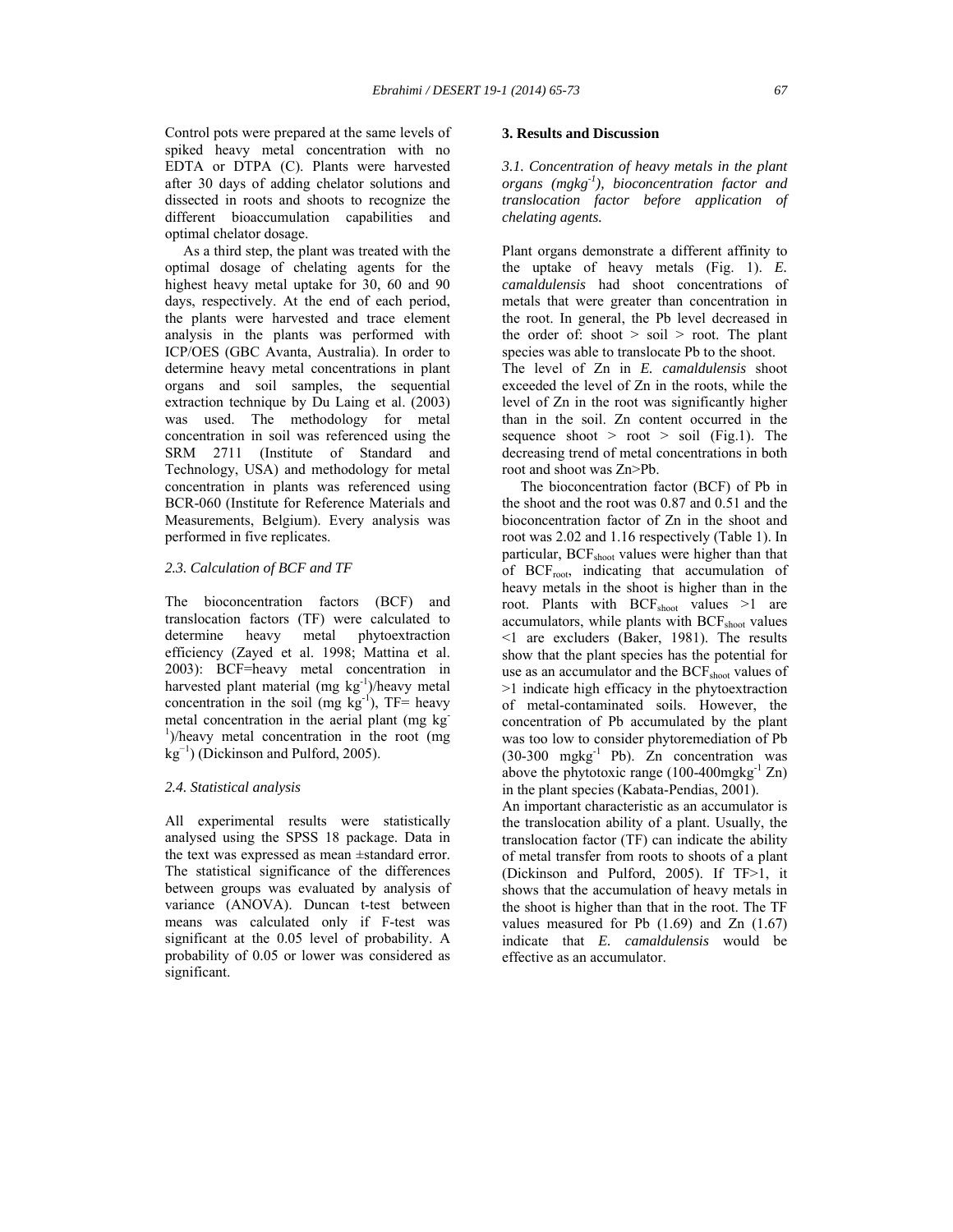

Fig. 1. Concentration of Pb and Zn  $(mgkg^{-1})$  in the plant organs before application of chelating agents. Vertical bars show  $\pm SE$ (Standard Error)

| Bioconcentration factor and translocation factor of E. <i>camaldulensis</i> before application of chelating agents<br>Table 1 |                            |                                |                  |  |  |
|-------------------------------------------------------------------------------------------------------------------------------|----------------------------|--------------------------------|------------------|--|--|
| Metals                                                                                                                        | BCF <sub>short</sub>       | $\mathrm{BCF}_{\mathrm{root}}$ |                  |  |  |
|                                                                                                                               | $0.87 \pm 0.03^{\text{a}}$ | $0.51 \pm 0.02^{\circ}$        | $69 \pm 0.09^a$  |  |  |
|                                                                                                                               | $2.02 \pm 0.06^a$          | $16\pm0.06^{\circ}$            | $.67 \pm 0.09^a$ |  |  |

Mean values are reported with SE (Standard Error). Values of BCFs within a row followed by different letters indicate significant difference and values of TFs in a column followed by the same letter do not differ significantly  $(p \cdot 0.05$ , post hoc Duncan test).

#### *3.2. Effects of chelating agents on metal concentrations in plant organs and soil*

Different effects were observed according to different concentrations of chelating agents (Table 2). A gradual increase in EC and available metal content was observed with increasing concentrations of EDTA and DTPA. A slight decrease in pH was observed with the addition of chelating doses to the soil. The ability of chelating agents to increase concentration of metals in soil solution is influenced by a number of factors, including concentration of metals and chelating agents; presence of competing cations; soil pH; adsorption of free and complexed metals onto charged soil particles and the formation constant of metal–ligand complexes. When chelating agents are applied at high concentrations, they have the potential to affect the release of metals from solid phases by forming dissolved complexes. The formation of metal–chelating agent complexes in soil solution may shift precipitation and sorption equilibria toward increased dissolution of metals (Dushenkov et al. 1997).

 In addition, root exudates of plants and some chelating agents significantly enhance the mobilization of metals by plants (Knight et al. 1997), therefore metal uptake can be affected by the application of chelating agents due to low acidity. Some studies have illustrated that pH and EC are important in the extraction and uptake of metals by plants. Tandy et al. (2004) reported that Pb extraction by EDTA, at low chelant-to-metal ratio, depends on soil pH and

shows a strong positive correlation up to a soil pH of 6.0.

 Turgut et al. (2004), worked out that EDTA at dose of 1.5 and 3mmolkg-1 decreased the pH of the soil. Mossop et al. (2009) in their study on the effect of EDTA on the fractionation and uptake by *Taraxacum officinale* showed that the pH of the soil leachates was initially lower than that of the EDTA solution added (pH=7.0) due to buffering by the soil. Bareen and Tahira (2010) studied the efficiency of seven different cultivated plant species for phytoextraction of toxic metals from Tannery Effluent contaminated soil using EDTA and showed that addition of EDTA to the soil at a dose of 10mmol kg<sup>-1</sup> had highly significant effects on soil pH and EC, but 1 and 5mmol kg<sup>-1</sup> EDTA did not show significant effects on soil pH and EC.

 The bioaccumulation factors for Pb and Zn in the root and shoot of the plant species are shown in Table 2. Treatment means showed that all levels of chelating agents significantly enhanced BCF in root and shoot of the plant. The greatest bioaccumulation capacity in EDTA treatments (3.94) was observed in 9EDTA treatment followed by 6EDTA treatment (3.41). Similarly this was observed for 9DTPA (2.30) and 6DTPA (2.23) respectively. However the increase in the level of metals BCF was observed from 1.5EDTA to 9EDTA, and the increase was not always significant. This was also found for DTPA.

 In this study, application of chelating agents decreased the translocation factor. TF of the metals showed significant difference upon the addition of  $1.5$ mmol kg<sup>-1</sup> EDTA. The same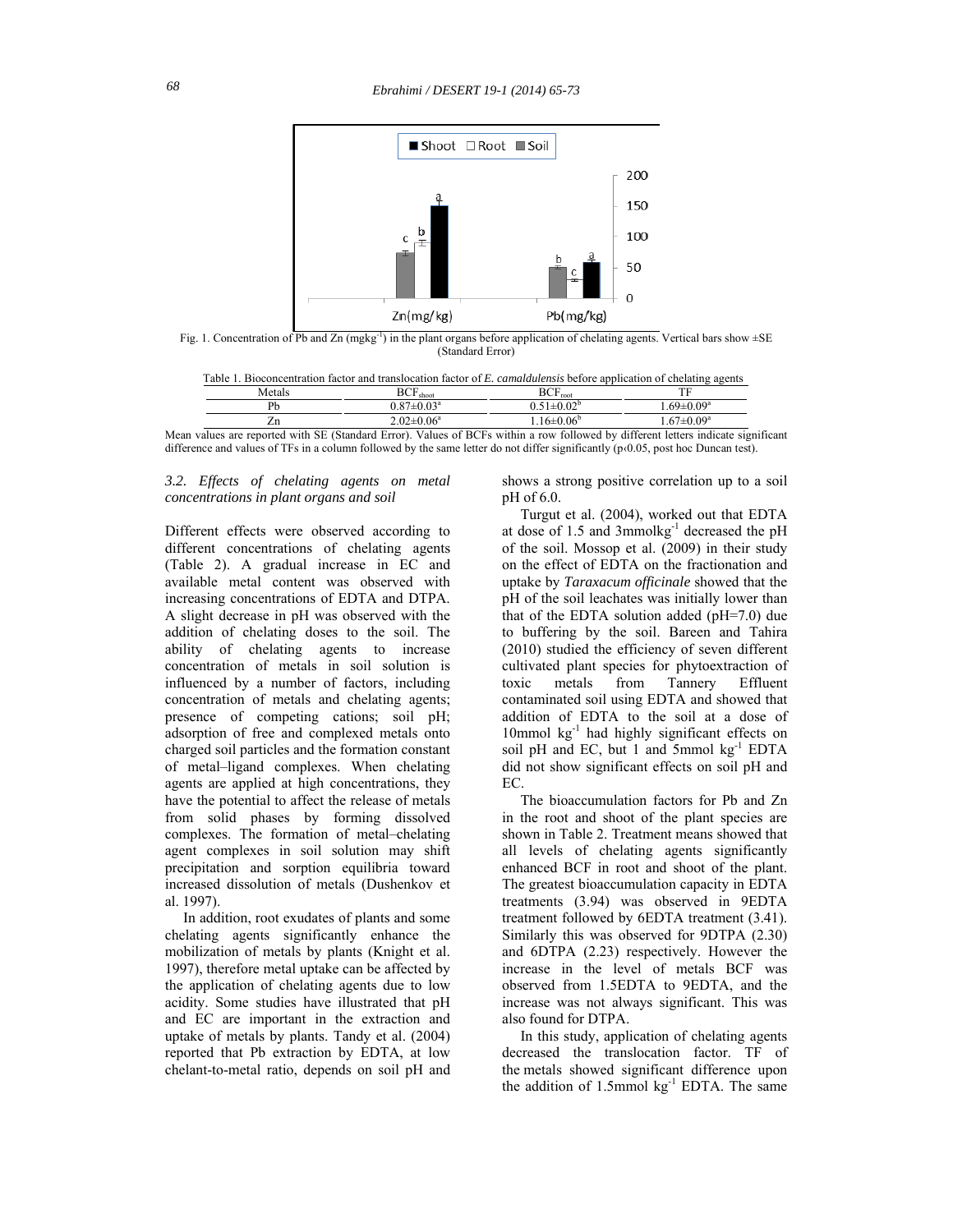In most hyperaccumulators of metals the harvested plant material-to-soil ratio of metal concentration is often greater than 1 (McGrath and Zhao, 2003). In the study, this ratio was greater than 1 or nearly 1 in those plant species found to be better metal accumulators. McGrath and Zhao (2003) have calculated that a plant with a bioconcentration factor of 40 can have the concentration of metal in the top 20cm of soil if it produces 5tons ha<sup>-1</sup> crop<sup>-1</sup>, whereas a plant with a bioconcentration factor of 20 must produce at least 10tones  $ha^{-1}$  crop<sup>-1</sup> to have the same effect. In addition to the bioconcentration factors, one of the important factors for selecting accumulator species is translocation factor. Low levels of the factor show the potential of a plant to accumulate metals in underground organs. However, data obtained for TF showed that high doses of EDTA and DTPA reduced the factor; the difference was not always significant.

 Baylock et al. (1997) found that DTPA and EDTA could enhance Pb and Cd accumulation in shoot of *Brassia juncea* (1.6% and 1.0% respectively). Zhao et al. (2011) reported that EDTA and DTPA had approximately the same effect on the Pb content in shoots of ryegrass. Shen et al. (2002) found that EDTA increase more effectively the solubility of lead compared with the same amount of other mobilizing agents as HEDTA, NTA and nitric acid. Peñalosa et al. (2007) showed that increasing doses of the complexing agent EDTA significantly increased the concentration of soluble element (Pb). Kabata-Pendias (2004), and Madrid and Kirkham, (2002) showed that extractable amounts of Fe, Cu and Mn rise with the addition of EDTA to the soil.

 Treatment of soil with chelating agents increased the mobility of target metals in soil solution (Table 2) and the maximum extractable metals were observed in 9EDTA and 9DTPA treatments. With respect to non-significant difference between 9EDTA and 6EDTA treatments and between 6DTPA and 9DTPA, low doses (6mmolkg<sup>-1</sup>) were used in the third step of the pot experiment. It should be considered that long-lived chelating agents, such as EDTA, are inappropriate for use in enhanced phytoextraction; its longevity will cause elevated metal mobility, even after harvesting plants (Kos and Leštan, 2003). Hence, although the concentration of metals

increased with increasing chelating agents concentration, application of higher dose of EDTA/DTPA to metal-contaminated soils may be of environmental concern because of the increased risk of groundwater contamination via metal leaching (Meers et al. 2005; Grčman et al. 2003).

#### *3.3. Effect of treatment time and concentration on plant dry weight*

Mean values of total dry weights subjected to different concentrations and treatment time (30d, 60d and 90d after the chelating agents application) are reported in Table 3 and Table 4. It was evident that EDTA and DTPA application negatively affected plant growth but plants grown on DTPA-amended soil exhibited significantly higher dry weights than those determined for EDTA treatments. However, this was not always statistically significant. Jesús et al. (2007) evaluated the effects of EDTA and DTPA on the autochthonous vegetation of a soil polluted with Cu, Zn and Cd. They showed that both chelating agents did not significantly affect dry weight of the plants.

 Vassil et al. (1998) reported that the addition of 3 and 6mmol EDTA  $kg^{-1}$  did not significantly influence the biomass production of maize grown on studied soils compared to the control. The only statistically significant decrease in maize biomass yield was observed in soils after the addition of 9mmol EDTA  $kg^{-1}$ . They suggested that the growth reduction after the 9mmol EDTA kg<sup>-1</sup> treatment is probably due to the high contents of heavy metals mobilized to the soil solution and, to some extent, due to the toxicity of free EDTA, if present.

 Turgut et al. (2005) investigated the use of two EDTA concentrations for enhancing the bioavailability of cadmium, chromium, and nickel in three natural soils (Ohio, New Mexico and Colombia). They reported that the EDTA level resulted in a higher total metal uptake but that high concentrations of EDTA are toxic for plants and ultimately reduce plant biomass and concentrations of metals in the shoot. Cell membranes of the root tissues might be damaged by the chelants at a threshold concentration of above 10mmol chelant  $kg^{-1}$ (Grčman et al. 2003; Luo et al. 2006). Neugschwandtner et al. (2007) showed that although the phytoextraction of Pb and Cd using single EDTA and split EDTA application in an agricultural field increased the mobility of target heavy metals in soil solution and metal uptake by *Zea mays*, dry biomass production was significantly reduced.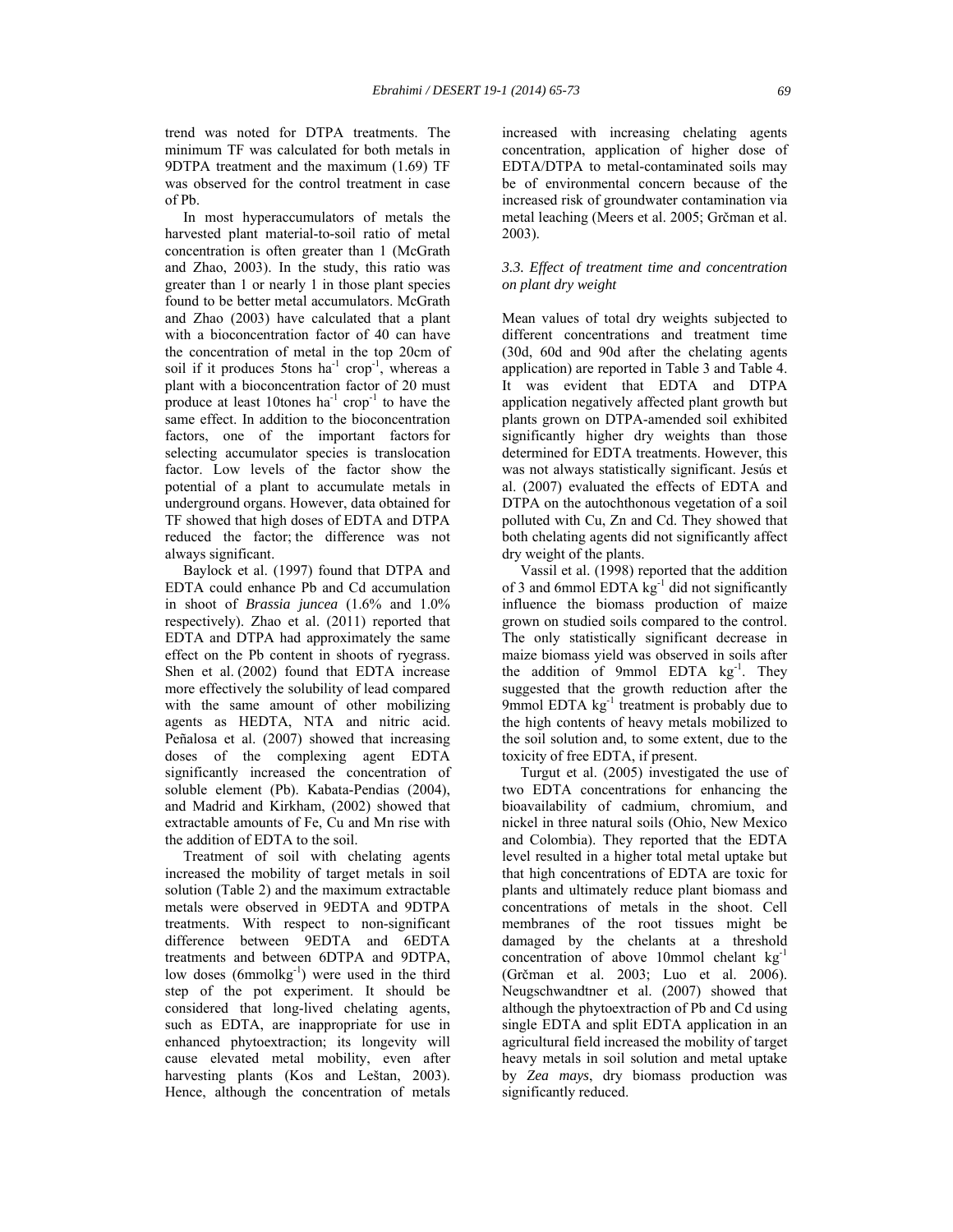#### *Ebrahimi / DESERT 19-1 (2014) 65-73*

Table 2. Physicochemical analysis of soil, bioconcentration factor (BCF) and translocation factor (TF) after application of chelating agents.

|              |                               | EC                           | Pbsoil                         | $Zn_{\rm soil}$                | $BCF_{Zn}$                   | $BCF_{7n}$                    | $BCF_{Ph}$                   | $BCF_{Ph}$                   | TF                            | TF                            |
|--------------|-------------------------------|------------------------------|--------------------------------|--------------------------------|------------------------------|-------------------------------|------------------------------|------------------------------|-------------------------------|-------------------------------|
| Treatments   | pH                            | $dSm^{-1}$                   | $mgkg^{-1}$                    | $mgkg^{-1}$                    | Shoot                        | Root                          | Shoot                        | Root                         | Zn                            | Pb                            |
|              | $8.20 \pm 0.01^a$             | $3.55 \pm 0.01^b$            | $64.41 \pm 3.27$ <sup>d</sup>  | $76.17\pm3.12^{\rm d}$         | $1.12 \pm 0.02$ <sup>c</sup> | $0.84 \pm 0.01$ <sup>d</sup>  | $0.65 \pm 0.02$ <sup>d</sup> | $0.45 \pm 0.01$ <sup>c</sup> | $1.65 \pm 0.01^a$             | $1.69 \pm 0.01^a$             |
| 1.5EDTA      | $8.00 \pm 0.01^a$             | $3.64 \pm 0.01^b$            | $150.03 \pm 17.23$ °           | $118.73 \pm 5.00^{\circ}$      | $2.30\pm0.03^{b}$            | $0.93 \pm 0.01$ <sup>bc</sup> | $0.95 \pm 0.02$ <sup>c</sup> | $0.64 \pm 0.01$ <sup>c</sup> | $0.89 \pm 0.01^{\circ}$       | $0.76 \pm 0.01^b$             |
| 3EDTA        | $7.80\pm0.01^{ab}$            | $4.73 \pm 0.01^a$            | $200.73 \pm 7.80^{\circ}$      | $230.37\pm7.64^{\circ}$        | $2.80\pm0.03^{b}$            | $1.15 \pm 0.02^b$             | $34\pm0.02^b$                | $0.67 \pm 0.01$ <sup>c</sup> | $0.80 \pm 0.01^{\circ}$       | $0.73 \pm 0.01^{\circ}$       |
| 6EDTA        | $7.60 \pm 0.01$ <sup>bc</sup> | $4.80 \pm 0.01^a$            | $251.93\pm9.00^a$              | $260.00\pm9.70^{\circ}$        | $3.41 \pm 0.04^a$            | $1.51 \pm 0.02^a$             | $1.77 \pm 0.02^a$            | $0.92\pm0.01^{\rm b}$        | $0.73 \pm 0.01$ <sup>cd</sup> | $0.64 \pm 0.01$ <sup>c</sup>  |
| 9EDTA        | $7.30\pm0.01^{\circ}$         | $4.89 \pm 0.01$ <sup>a</sup> | $277.71 \pm 9.22$ <sup>a</sup> | $300.21 \pm 10.25^{\circ}$     | $3.94\pm0.04^a$              | $1.64 \pm 0.02^a$             | $1.90 \pm 0.02$ <sup>a</sup> | $1.23 \pm 0.01^a$            | $0.70 \pm 0.01$ <sup>d</sup>  | $0.62 \pm 0.01$ <sup>c</sup>  |
|              | $8.20 \pm 0.01^a$             | $3.55 \pm 0.01^b$            | 64.12 $\pm$ 5.12 <sup>d</sup>  | $76.56\pm4.12$ <sup>d</sup>    | $1.00 \pm 0.01$ <sup>c</sup> | $0.82 \pm 0.01^b$             | $0.60 \pm 0.01$ <sup>c</sup> | $0.43 \pm 0.01$ °            | $0.90 \pm 0.01$ <sup>a</sup>  | $0.82 \pm 0.01$ <sup>a</sup>  |
| <b>SDTPA</b> | $8.00 \pm 0.01^a$             | $3.70\pm0.01^{\rm b}$        | $117.46 \pm 5.50^{\circ}$      | $134.73 \pm 4.67$ °            | $1.44 \pm 0.01^b$            | $0.84 \pm 0.01^b$             | $0.85 \pm 0.01^b$            | $0.50\pm0.01^{\rm b}$        | $0.72 \pm 0.01^b$             | $0.65 \pm 0.01^b$             |
| 3DTPA        | $7.90 \pm 0.01^a$             | $3.82 \pm 0.01^{ab}$         | $205.00\pm5.44^{\circ}$        | $214.31\pm5.11^{\circ}$        | $1.60 \pm 0.01^b$            | $0.91 \pm 0.01^b$             | $0.97 \pm 0.01^{ab}$         | $0.58 \pm 0.01^{\circ}$      | $0.62 \pm 0.01$ <sup>c</sup>  | $0.60 \pm 0.01$ <sup>bc</sup> |
| 6DTPA        | $7.90 \pm 0.01$ <sup>a</sup>  | $4.33 \pm 0.01^a$            | $222.32 \pm 6.50^{\circ}$      | $234.71 \pm 6.25$ <sup>a</sup> | $2.23 \pm 0.01^a$            | $1.37 \pm 0.02^a$             | $1.00 \pm 0.01$ <sup>a</sup> | $0.64 \pm 0.01^a$            | $0.59 \pm 0.01$ <sup>c</sup>  | $0.54 \pm 0.01$ °             |
| 9DTPA        | $7.50\pm0.01^{b}$             | $4.65 \pm 0.01^a$            | $230.64 \pm 7.42^a$            | $245.66 \pm 6.25^{\circ}$      | $2.30 \pm 0.01^a$            | $1.40 \pm 0.02$ <sup>a</sup>  | $12\pm0.01^a$                | $0.66 \pm 0.01^a$            | $0.50 \pm 0.01$ <sup>c</sup>  | $0.53 \pm 0.01$ °             |

Mean values are reported with SE (Standard Error). Values within a column followed by the same letter do not differ significantly (p<0.05, post hoc Duncan test)

Table 3. Effect of treatment concentration on plant dry weight.

| Treatment concentration |  | Dry weight                    |             | Treatment     | Dry weight                   |
|-------------------------|--|-------------------------------|-------------|---------------|------------------------------|
|                         |  | (g)                           |             | concentration | (g)                          |
|                         |  | $10.63 \pm 2.31$ <sup>a</sup> |             |               | $13.33 \pm 3.23^a$           |
|                         |  | $9.22 \pm 2.10^a$             |             |               | $11.32 \pm 3.17^{ab}$        |
| <b>EDTA</b>             |  | $6.33 \pm 1.27^b$             | <b>DTPA</b> |               | $9.50 \pm 2.76^b$            |
|                         |  | $4.73 \pm 1.09$ <sup>c</sup>  |             |               | $7.60 \pm 2.52$ <sup>c</sup> |
|                         |  | $4.20 \pm 1.00$ <sup>c</sup>  |             |               | $6.42 \pm 2.11$ °            |

 Mean values are reported with SE (Standard Error). Different letters in each column indicate significant differences between treatment concentrations (p‹0.05, post hoc Duncan test)

|  | Table 4. Effect of treatment time on plant dry weight. |  |  |
|--|--------------------------------------------------------|--|--|
|  |                                                        |  |  |

|       | Treatment time               |                             |                       |  |
|-------|------------------------------|-----------------------------|-----------------------|--|
|       | 30d                          | 60d                         | 90d                   |  |
|       | Dry weight                   | Dry weight                  | Dry weight            |  |
|       | (Զ)                          | $\left[ \mathbf{g} \right]$ | (g)                   |  |
| 6EDTA | $4.73 \pm 1.09$ <sup>a</sup> | $3.60 \pm 1.12^b$           | $3.21 \pm 1.11^b$     |  |
| 6DTPA | $7.60 \pm 2.52$ <sup>a</sup> | $5.77 \pm 1.25^b$           | $4.40\pm0.90^{\rm b}$ |  |

 Mean values are reported with SE (Standard Error). Different letters in each row indicate significant differences between treatment times (p‹0.05, post hoc Duncan test)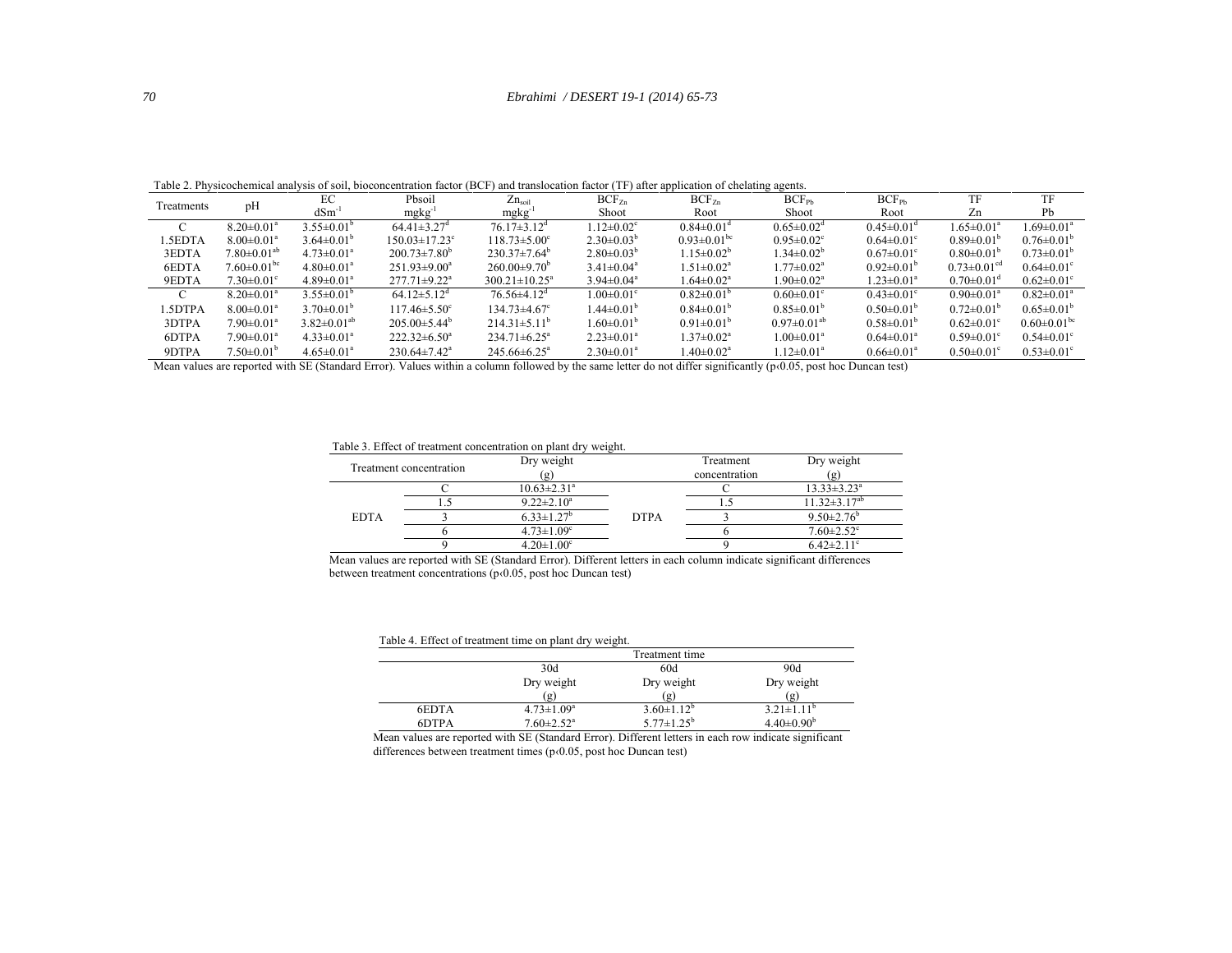Dry weight of the plant species (Table 4) decreased significantly (P<0.05) with the passage of time. However the maximum dry weight was observed 30 days after application (4.73 and 7.60g for EDTA and DTPA treatments respectively), and no significant difference was seen between the dry weights of the plant on the 60th and 90th days. In general, harvest time as a suitable dose of chelating agents is a crucial factor in the effectiveness of phytoextraction (Wang et al. 2009) and there is still a lack of information about the exact timing of the harvest after application of chelating agents. In this way, Chiu et al. (2005) reported that Cu intake in vetiver shoots under HEIDA application reached at its maximum on day 16. At present, treatment time dependent experiments have shown that harvesting the shoots of plants on the 60th day after the first harvest could achieve the highest phytoextraction efficiency. Wang et al. (2009) reported that the shoots of *Sedum alfredii* on the 14th day for low Pb soil and on the 10th day for high Pb soil could achieve the highest phytoextraction effects. The authors cited that EDDS addition may affect plant growth significantly with the passage of time, especially for high Pb soil because of its higher available Pb.

#### *3.4. Effects of treatment time on metal concentrations in soil and plant organs*

Effects of chelating treatment time on metal uptake are summarized in Table 5. Metals concentration in the root and shoot of the plant species increased significantly  $(P<0.05)$  with the passage of time. However the maximum Pb and Zn in the plant organs was observed on the 90th day of chelating application, with no significant difference seen between concentrations of Pb and Zn in plant tissues on days 60 and 90 (Table 5). It was found that the concentration of Pb and Zn soil solution decreased gradually with the passage of time. The maximum reduction was measured on day 90, but no significant decrease was always observed between days 90 and 60. Similarly, it was found for DTPA and with the passage of time, that the metal concentrations in the soil solution decreased (Table 5). In experiments by Wu et al. (1999), the concentration of DTPA-extractable Pb in soil decreased with increasing extraction time from 6h to 12h.

Table 5. Effects of treatment time on metal concentrations in soil and tissues of *E. camaldulensis*

|            | Metals | Soil/Plant organs |                                 | Day                             |                                 |
|------------|--------|-------------------|---------------------------------|---------------------------------|---------------------------------|
| Treatments |        | $mgkg^{-1}$       | 30                              | 60                              | 90                              |
|            |        | shoot             | $342.26 \pm 10.21^b$            | $362.31 \pm 9.70^a$             | $371.36 \pm 9.55$ <sup>a</sup>  |
|            | Zn     | root              | $300.30 \pm 11.60^b$            | $327.55 \pm 9.74^a$             | $332.45 \pm 8.67$ <sup>a</sup>  |
| 6EDTA      |        | soil              | $264.90 \pm 12.23$ <sup>a</sup> | $240.00 \pm 12.53^{\circ}$      | $221.76 \pm 12.64$ <sup>c</sup> |
|            |        | shoot             | $275.22 \pm 10.45$ °            | $291.11 \pm 9.15^b$             | $303.00 \pm 10.21$ <sup>a</sup> |
|            | Pb     | root              | $130.20 \pm 11.22^b$            | $151.71 \pm 8.33$ <sup>a</sup>  | $159.15 \pm 7.42^{\text{a}}$    |
|            |        | soil              | $250.50 \pm 12.15^a$            | $217.90 \pm 12.50^{\circ}$      | $200.27 \pm 14.39^b$            |
| 6DTPA      |        | shoot             | $256.12 \pm 10.28$ <sup>b</sup> | $281.71 \pm 10.62$ <sup>a</sup> | $288.71 \pm 10.07$ <sup>a</sup> |
|            | Zn     | root              | $236.65\pm9.67^b$               | $251.81 \pm 12.23$ <sup>a</sup> | $263.31 \pm 12.25^a$            |
|            |        | soil              | $230.20 \pm 11.32^a$            | $208.40\pm9.44^{\circ}$         | $200.15 \pm 9.75^{\circ}$       |
|            |        | shoot             | $231.21 \pm 8.71^b$             | $247.17 \pm 9.40^a$             | $240.90 \pm 10.41^a$            |
|            | Pb     | root              | $160.11 \pm 9.26^{\circ}$       | $180.61 \pm 10.27^{\circ}$      | $231.17 \pm 11.63^a$            |
|            |        | soil              | $218.56 \pm 10.45^a$            | $191.67 \pm 8.45^{\circ}$       | $180.00\pm8.50^{\circ}$         |

Values shown are the means  $\pm$ SE. Values within a row followed by the same letter do not differ significantly ( $p \cdot 0.05$ , post hoc Duncan test)

### **4. Conclusions**

This research examined the phytoremediation efficiency of *E. camaldulensis* in Pb-Zn contaminated soil. The results revealed that plant species had shoot concentrations of metals that were greater than the concentration in the root. In particular, BCF<sub>shoot</sub> values were higher than  $BCF<sub>root</sub>$ , indicating that the plant species had the potential for use as an accumulator and had a high efficacy in the phytoextraction of metal-contaminated soils. However, the concentration of Pb accumulated by the plant was too low to consider phytoremediation of Pb, whilst Zn concentration was above the phytotoxic range in the plant species.

 With respect to the results of this study, application of EDTA- and DTPA-enhanced metal uptake in *E. camaldulensis* is possible due to their greater bioavailability. However at higher doses, chelating agents may cause contamination of groundwater resources and may also exhibit phytotoxic effects. It is therefore suggested that they may be applied only specifically -for cleaning of metals from soil, and in any case lower doses should be used. As there was no significant difference between 6EDTA and 9EDTA treatments, the 6mmol dose of EDTA seemed optimal for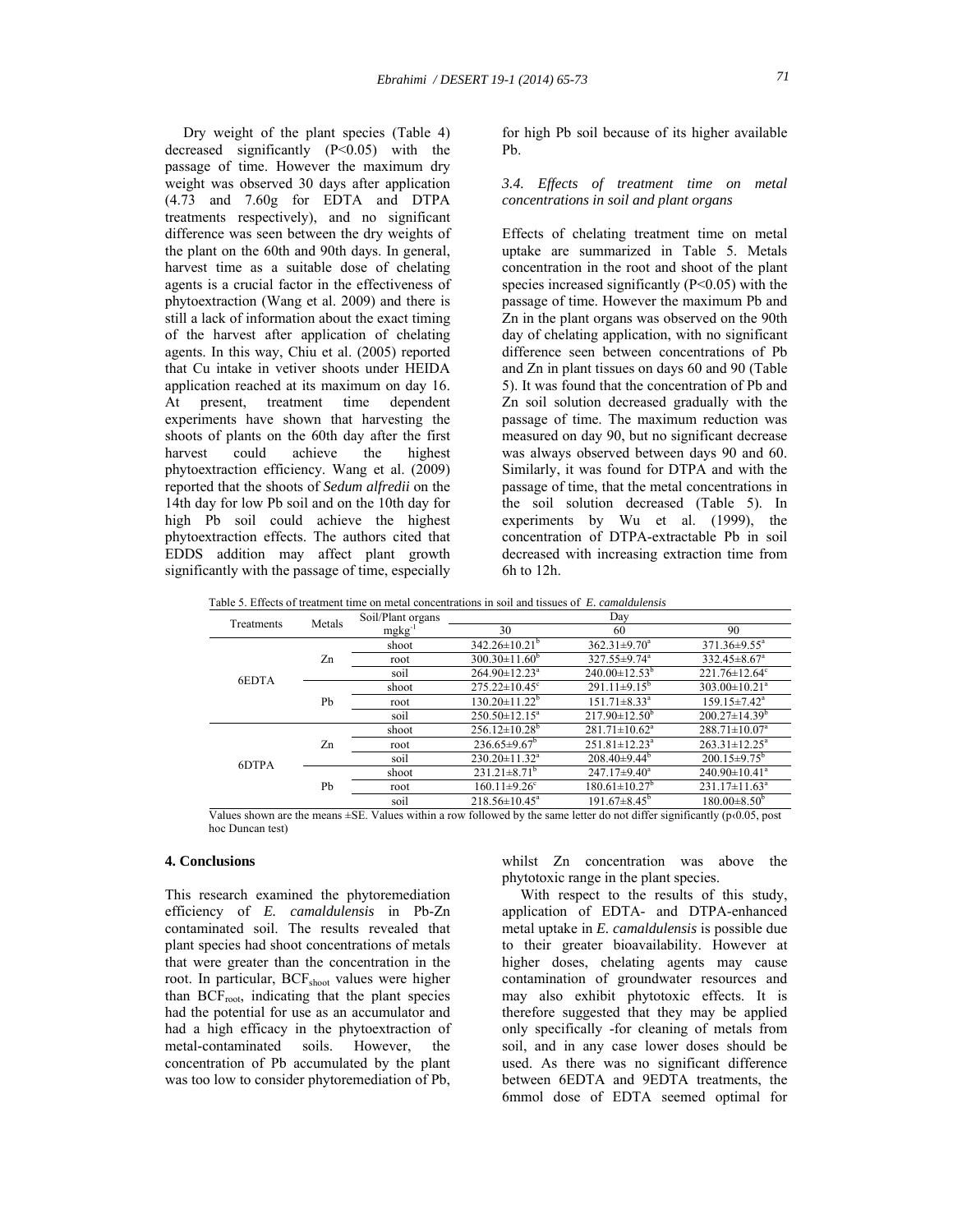enhancing the efficiency of the plant species*.* Similarly it was demonstrated for DTPA that 6DTPA was the most effective dose of the treatment for increasing the solubility of Pb and Zn in contaminated soils. Treatment timedependent experiments showed that harvesting the tissues of the plant on day 60 could achieve the best phytoextraction effects. A strong relationship may exist between the treatment time and remediation of contaminated soils, and the maximum remediation can be done 60 days after plant cultivation.

 These results show that *E. camaldulensis* has the potential for phytoextraction of metalcontaminated soils. The use of phytoextraction, however, raises concerns about the transfer of contaminants to the broader ecosystem; thus *E. camaldulensis* should not be used because it increases diffusion of heavy metals through grazing animals and wind erosion due to its considerable BCF in organs above ground, unless the biomass containing the accumulated metals is removed for disposal.

#### **Acknowledgements**

The author wishes to acknowledge the Department of Range and Watershed Management, Faculty of Natural Resources, University of Zabol, for providing the facilities necessary to undertake this study.

#### **References**

- Abdel-Ghani, N.T., M. Hefny and G.A.F. El-Chagbaby, 2007. Removal of lead from aqueous solution using low cost abundantly available adsorbents. Journal of Environmental Science and Technology, 41: 67-73.
- Antosiewicz, D.M., C. Escude-Duran., E. Wierzbowska and A. Sklodowska, 2008. Indigenous plant species with the potential for the phytoremediation of arsenic and metals contaminated soil. Journal of Water Air Soil Pollution, 193: 197–210.
- Baker, A. J. M, 1981. Accumulators and excluders strategies in the response of plants to heavy metals. Journal of Plant Nutrition, 31(4): 643-654.
- Bareen, F and S.A. Tahira, 2010. Efficiency of Seven Different Cultivated Plant Species for Phytoextraction of Toxic Metals from Tannery Effluent Contaminated Soil Using EDTA, Journal of Soil and Sediment Contamination, 19: 160–173.
- Baylock, M.J., D.E. Salt., S. Dushenkov., O. Zakharova., C. Gussman., Y. Kapulnik., B.D. Ensley and I. Raskin, 1997. Enhanced Accumulation of Pb in Indian Mustard by soil–applied chelating agents, Journal of Environmental Science and Technology, 31(3) :860-865.
- Berry, J.W., D.G. Chappell and R.B. Barnes, 1946. Improved Method of Flame Photometry. Industrial Engineering Chemistry and Analytical Edition. 18 (1): 19–24.
- Black, C.A, 1965. Methods of soil chemical analysis and microbiological properties. Agronomy No. 9. American Society of Agronomy, Madison.
- Blaylock, M.J., D.E. Salt., S. Dushenkov., O. Zakharova., C. Gussman., Y. Kapulnik., B.D. Ensley and I. Raskin, 1997. Enhanced accumulation of Pb in Indian Mustard by soil applied chelating agents. Journal of Environmental Science and Technology, 31:860- 865.
- Chiu, K.K., Z.H. Ye and M.H. Wong, 2005. Enhanced uptake of As, Zn, and Cu by *Vetiveria zizanioides* and *Zea mays* using chelating agents, Chemosphere, 60: 1365–1375.
- Day, P. R. 1982. In Methods of soil Analysis, part 2; Page, A. L. et al. editors. Agronomy Monograph 91 American Soceity of Agronomy. Madison, WI; P. 935-951.
- Dickinson, N.M and I.D. Pulford, 2005. Cadmium phytoextraction using short-rotation coppice Salix: the evidence trail. Journal of Environment International, 31, 609–613.
- Du Laing, G., F.M.G. Tack and M.G, Verloo, 2003. Performance of selected destruction methods for the determination of heavy metals in reed plants (*Phragmites australis*). Analytica Chimica Acta, 497: 191–198.
- Dushenkov, S., Y. Kapulnik., M.J. Blaylock., B. Sorochinsky., I. Raskin and B. Ensley, 1997. Phytoremediation: a novel approach to an old problem. In: Wise, D.L, editor. Global Environmental Biotechnology. Elsevier, Amsterdam: The Netherlands; p. 563–572.
- Grčman, H., D. Vodnic., S. Velikonja-Bolta., D. Leštan, 2003. Ethylenediamine disuccinate as a new chelate for environmentally safe enhanced lead phytoremediation, Journal of Environmental Quality, 32: 500–506.
- Grčman, H., S. Velikonja-Bolta., D. Vodnic and D. Leštan, 2001. EDTA enhanced heavy metal phytoextraction: metal accumulation, leaching and toxicity. Journal of Plant and Soil, 235:105–114.
- Huang, J.W and S.D. Cunningham, 1996. Lead phytoextraction: species variation in lead uptake and translocation. The New Phytologist, 134: 75–84.
- Jesús, P., A.M. Aparicio., A.G, Maroto and A.J. Hernández, 2007. Effects of two chealating agents (EDTA and DTPA) on the autochthonous vegetation of a soil polluted with Cu, Zn and Cd, Science of the total Environment, 378: 114-118.
- Kabata-Pendias, A, 2001. Trace elements in soils and plants. 3rd ed., LLC, Boka Raton, FL, CRC Press.
- Kabata-Pendias, A. 2004. Soil-Plant transfer of trace elements-an environmental issue, Geoderma, 122: 143-149.
- Knight, B., F.J. Zhao., S.P. McGrath and Z.G. Shen, 1997. Zinc and cadmium uptake by the hyperaccumulator *Thalaspi caerrulescens* in contaminated soils and its effect on the concentration and chemical speciation of metals in soil solution. Journal of Plant and Soil, 197: 71-78.
- Kos, B and D. Leštan, 2003. Induced phytoextraction/soil washing of lead using biodegradable chelate and permeable barriers, Journal of Environmental Science and Technology, 37: 624– 629.
- Krämer, U. 2005. Phytoremediation: novel approaches to cleaning up polluted soils. Current Opinion in Biotechnology, 16: 133-141.